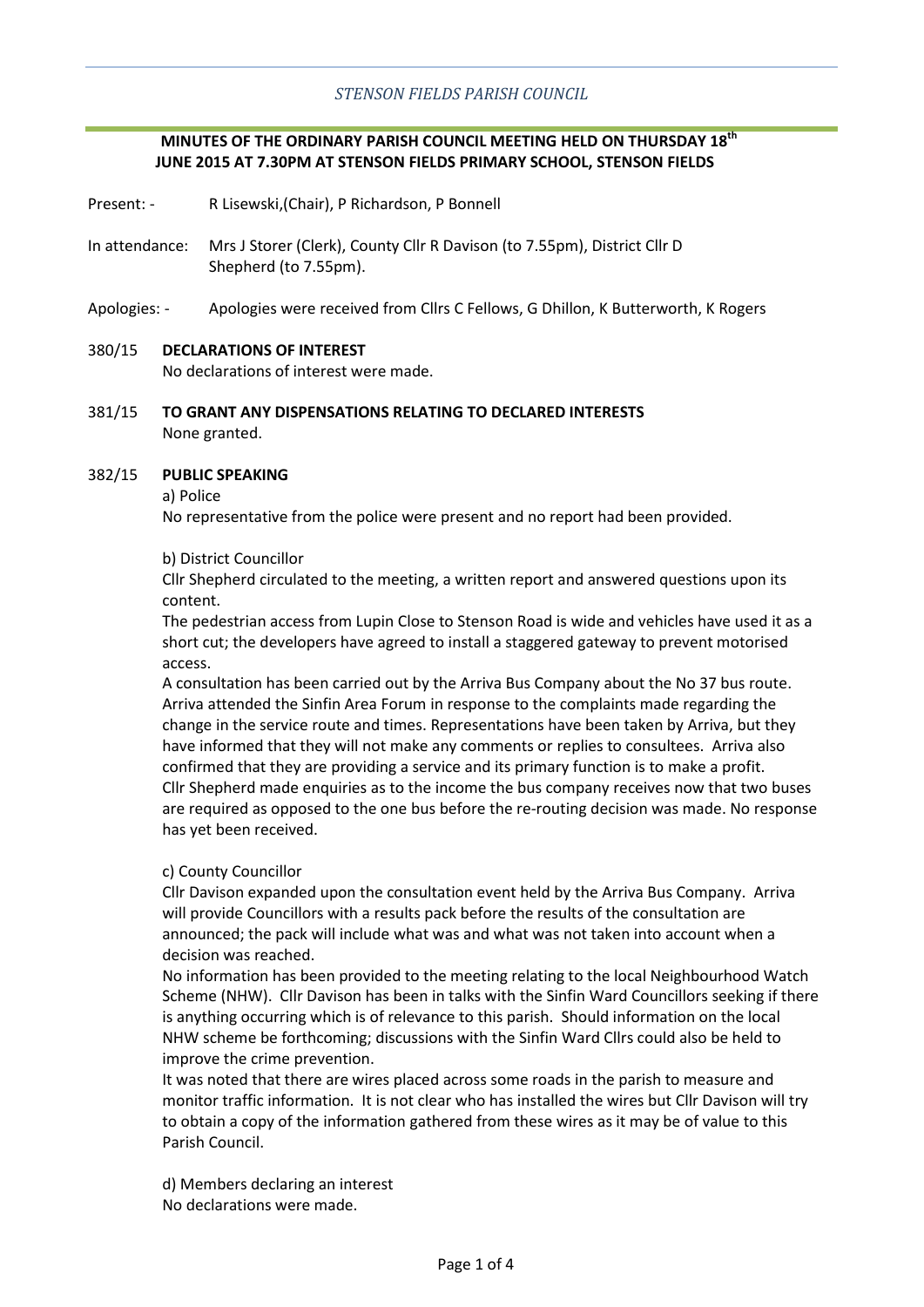e) Boundary Review

The meeting was informed of the meeting held on  $5<sup>th</sup>$  June 2015 with Barrow upon Trent and SDDC regarding the proposed boundary review. The outcome of this meeting was that SDDC has accepted the joint letter from the Parish Councils as a request to SDDC to carry out a boundary review. Mr F McArdle (SDDC – CEO) agreed to prepare a report on the implications of carrying out a boundary review which will be presented to the District Council's members no later than September 2015. The process and time scale of a boundary review was explained.

7.55pm Cllr Shepherd and Davison left the meeting.

#### 383/15 **TO APPROVE THE MINUTES OF THE MEETINGS HELD 21st MAY 2015**

The minutes of the Parish Council meetings held on 21.05.15; as previously circulated, were approved as a correct record and signed by the Chairman subject to the amendments annoted below:

Min 369/15 should read Stenson Road and not Grampian Way

Min 371/15 should read argued not agrued.

Min 375/15 should read Lisewski and not Lisweski

# 384/15

# **TO DETERMINE WHICH ITEMS IF ANY TO BE TAKEN WITH THE PUBLIC EXCLUDED**

No items were deemed necessary to be taken with the public excluded.

#### 385/15

# **CHAIRMAN'S ANNOUNCEMENTS**

No report was provided.

# 386/15

# **CLERK'S REPORT**

The Clerk's report had been previously circulated to all Councillors. The report was accepted with a verbal update from the Clerk regarding the co-option of a Parish Councillor (Min 368/15). Mr I Baker has emailed the Clerk within the last few days to confirm he was still interested in becoming a Parish Councillor, but that he was unable to attend this meeting due to a prior appointment. Mr Baker has completed the Declaration of Interest form, and will complete the Acceptance of Office at the next Parish Council meeting.

The cutting of the grassed areas around the Parish was discussed. The Clerk was instructed to request a mowing schedule from SDDC which will enable the lengthsmen to clear the areas of debris before the area is mowed. **(Action: Clerk).** A brief discussion took place about the possibility of engaging a contractor to mow certain grassed areas in addition to the cuts provided by SDDC.

# **RESOLVED: to discuss this matter further at the meeting to discuss and set the 2016/17 budget.**

387/15

# **TO AGREE TO THE ISSUING AND ACCEPTANCE OF ELECTRONIC SUMMONS**

The Clerk's report had provided information about the change in the law which now enables the summons to Councillors to be issued electronically.

**RESOLVED: to agree to the issuing of electronic summons. The Clerk will make enquiries of individual councilors seeking if they wish to receive their summons electronically or via the post.**

# 388/15

# **PLANNING**

# Applications

9 2015 0329 – The proposed single storey extension at 3 Caerhays Court, Stenson Fields. NO OBJECTIONS

9 2015 0311 – The erection of an extension at 67 Beaufort Road, Stenson Fields The Council noted that the garage had been converted but no planning approval for the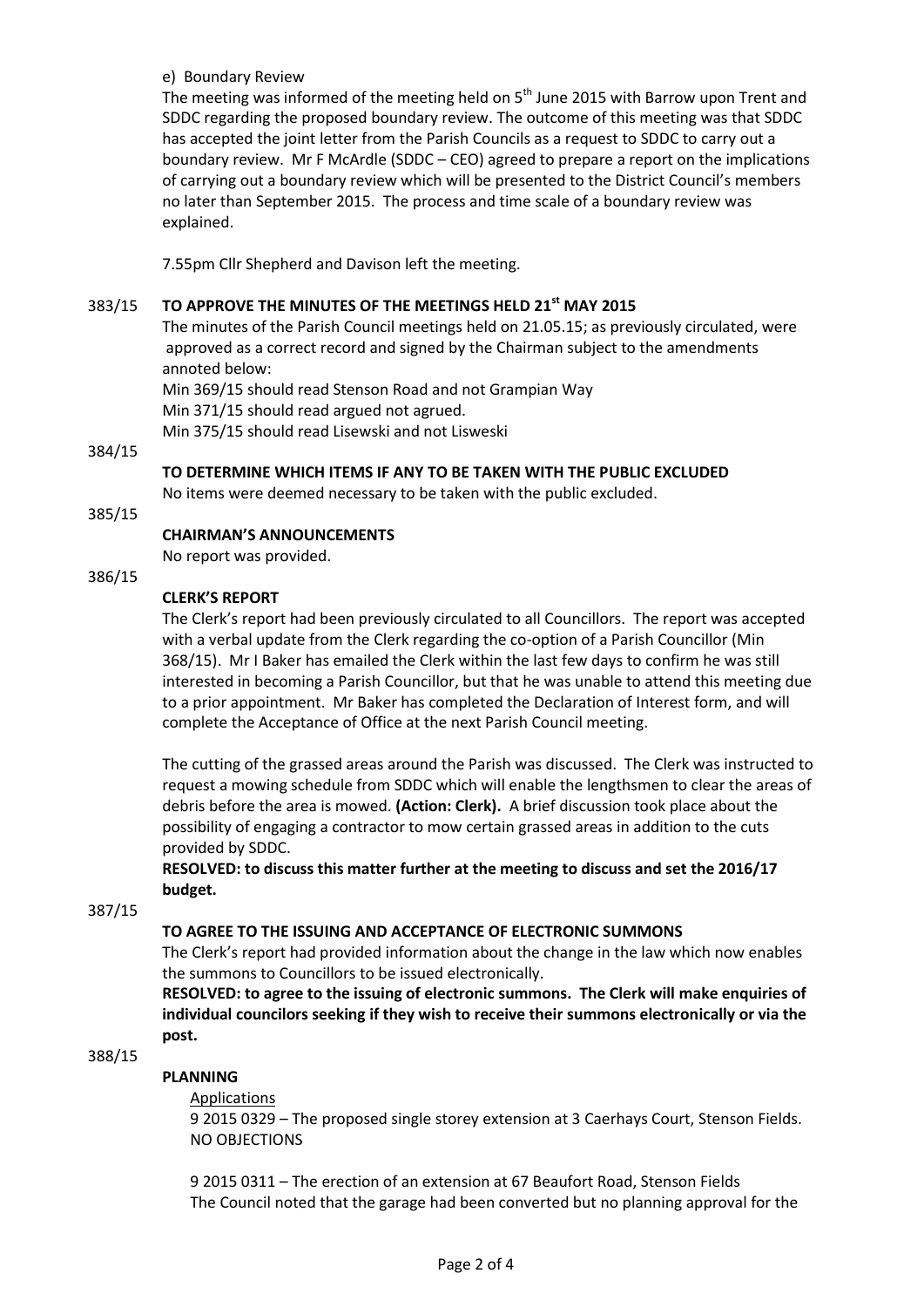conversion could be located by Cllrs for this property. Discussions then took place about the restricted covenant in place which affects the whole of the Estate and the inconsistencies in planning conditions imposed by SDDC was revisited.

9 2015 0337 – The proposed conservatory at 23 Zetland Crescent, Stenson Fields NO OBJECTIONS

9 2015 0408 – The proposed single storey rear extension, with eaves of 2.3m and maximum height of 3.9m extending 3.5m from the rear wall at 1 Zetland Crescent, Stenson Fields NO OBJECTIONS

9 2015 0233 – The proposed extension and alterations at 48 Outram Way, Stenson Fields. NO OBJECTIONS

 9 2015 0453 – The erection of a single storey extension at 1 Zetland Crescent, Stenson Fields

NO OBJECTIONS

#### Decisions

9 2015 0085 – The erection of an extension and retention of side access gates at 1 Braemar Close, Stenson Fields GRANTED, subject to conditions

#### 389/15

# **CO-OPTION OF PARISH COUNCILLOR**

The Declaration of Office will be completed at the July meeting. Once this is completed, the Elections Officer will be advised and Mr Baker will then become a Parish Councillor.

# 390/15

# **CORRESPONDENCE**

- 1. DALC various circulars
- 2. Police notification of change to PCSO in the area
- 3. Ministry of Defence Armed Forces Day Fly the Flag
- 4. SDDC Notification of Neighbourhood meeting & Area Forum  $21^{st}$  July at Findern Methodist Church –  $21<sup>st</sup>$  July 2015
- 5. SDDC response to request for additional cutting of grassed areas in the parish (Min 374/15)

# 391/15

# **FINANCE**

(a) Accounts for Payment

The following accounts were approved for payment

| Cheque No | Payee & Description                        | £      |
|-----------|--------------------------------------------|--------|
| 1903      | Biffa - quarter waste Jun - Sept 15        | 563.22 |
| 1904      | Mrs J Storer - use of home April - June 15 | 84.32  |
| 1905      | Mr J Harvey $-$ salary & expenses          | 127.48 |
| 1906      | Mrs K Fellows - salary & expenses          | 80.90  |
| 1907      | Mr S Lisewski - salary                     | 77.55  |
| 1908      | Mrs J Storer - salary                      | 207.00 |
| 1909      | HMRC - June deductions                     | 74.40  |
| 1910      | Mrs J Storer - expenses                    | 73.95  |
| 1911      | DCC - pension contributions                | 132.00 |
|           |                                            |        |

(b) To consider any amendments to the Risk Assessment There were no amendments made to the risk assessments